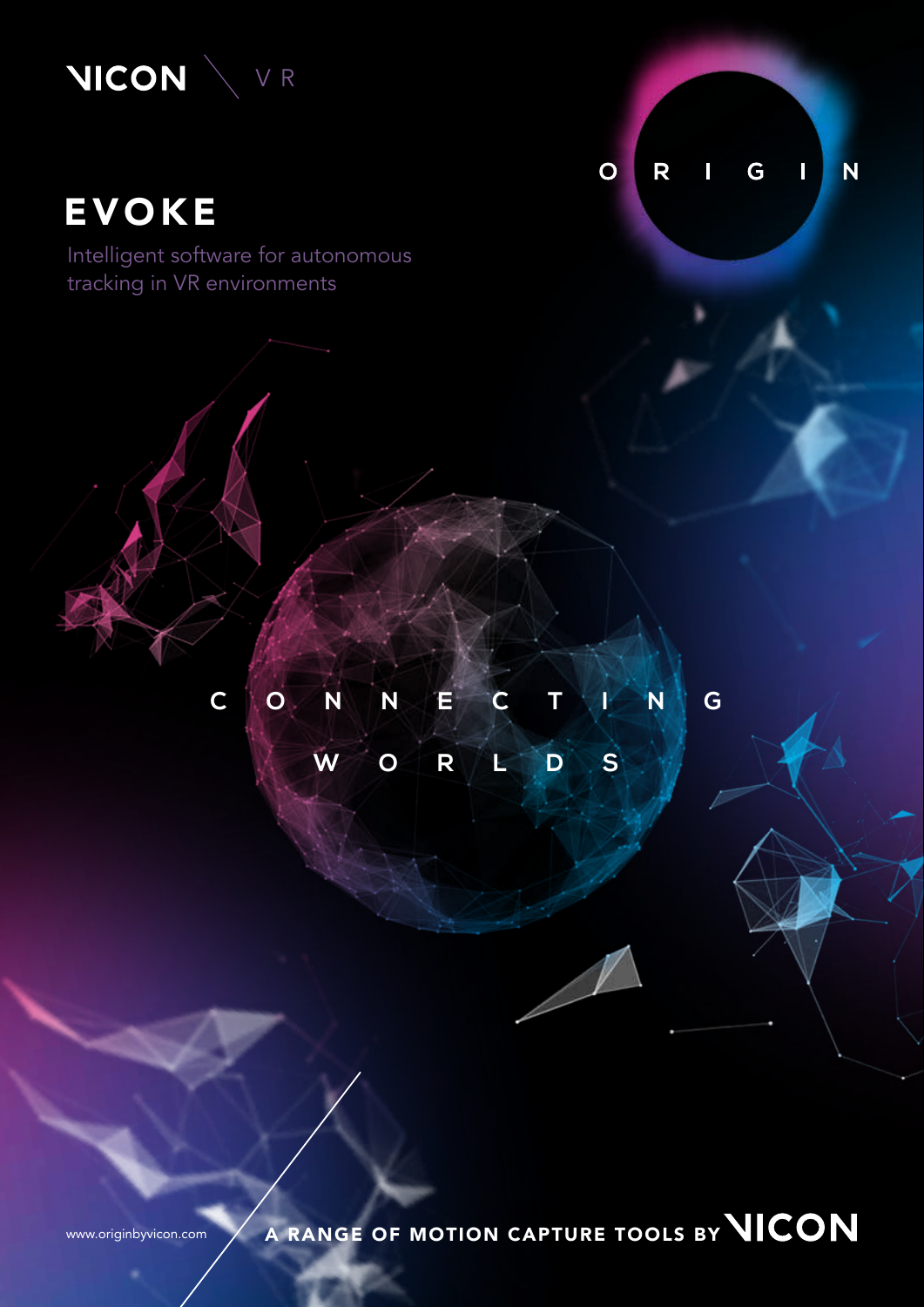

Intuitive software designed for Origin that brings together the best of Vicon tech to create unrivaled full-body immersive experiences.

Maximize uptime, user throughput and revenue with Evoke's autoheal camera technology and newly-introduced cluster assignment features to calibrate more objects faster than ever.

Evoke offers high-precision real-time tracking coupled with quick player turnaround. With accurate movement and positional tracking working seamlessly within the virtual world, Origin delivers a frictionless user experience for operators and participants alike.

The highly-automated platform also makes it easy to interface with custombuilt host applications thanks to its 'Headless Mode' and a fully-featured command and control API.

The Origin system is truly end-to-end, providing solving into game engines without the need for third-party software, or offering customers the option to deliver their own solving should they prefer.

## $\binom{2}{3}$  QUICK SET-UP  $\bullet$

## NEW TO EVOKE 1.4

## **PBB** TRACK 200 OBJECTS AT VR-READY LATENCY AND BEYOND

Object Evaluation – In real-time Evoke 1.4 identifies similar object marker patterns in the volume to reduce tracking misidentification.

Calibrate Selected Cameras – With Evoke 1.4 you can calibrate an individually selected camera into an already calibrated system, significantly reducing the time required to add or move cameras within a system.

System Panel Notifications – Improved system panel notifications keep device information in one place, making it more responsive and providing more helpful feedback at a glance, especially for large systems.

1.4.1

Improved tracking quality when reconstruction data is noisy. CHARACTERS FROM

Unlimited full-body movement tracking of fully solved characters.

Automatically repairs camera calibration with active data for consistent and precise tracking, vastly reducing the need for operator input.

Automatically assign clusters to character limbs and quickly, intelligently create repeatable objects for fast set-up, all within Evoke.

#### SYSTEM AUTOHEAL ද්රාදි

Pattern-matching algorithmic capture of LED clusters for highly consistent frame-to-frame tracking.

## SEAMLESS GAME ENGINE INTEGRATION

Comprehensive API offers seamless game engine integration with dedicated plugins for Unreal and Unity.

## **CLUSTERS**